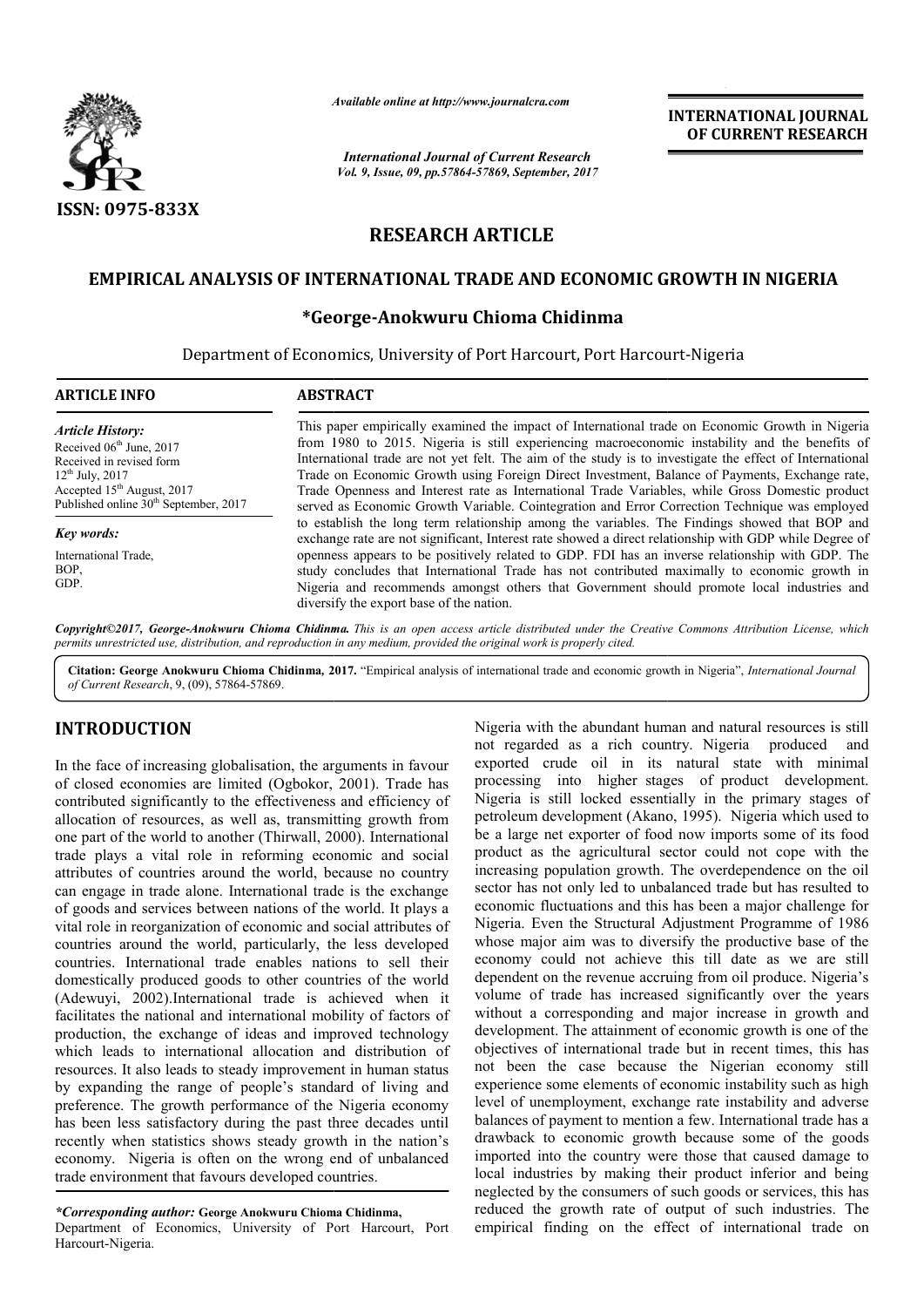economic growth is a concern for developing countries. To this end, this study aims to find out, to what extent does international trade stimulate growth in Nigeria?

The aim of this research is to investigate the impact of international trade on Economic Growth in Nigeria from 1980- 2015.

# **The specific objectives are to:**

- Determine the effect of Foreign Direct Investment on Gross Domestic Product in Nigeria during the period of the study;
- Evaluate the impact of Balance of Payment on Gross Domestic Period within the study period and;
- Examine the relationship between Exchange Rate and Gross Domestic Period during the study period.
- Investigate the effect of Trade openness on Gross Domestic Product during the period of study.
- Determine the impact of interest rate on Gross Domestic Product within the period under review.

#### **Research Hypothesis**

Ho: there is no significant relationship between the selected variables and Gross Domestic Product

# **Theoretical Review**

### **Absolute Advantage Trade Theory**

The theory of absolute cost advantage was propounded by Adam Smith in his famous book (Wealth of Nationsin 1776). He advocated free trade as the best policy for the nations of the world. Smith argued that with free trade each nation could specialize in the production of those commodities in which it could produce more efficiency than the other nations, and import those commodities in which it could produces less efficiently. This international specialization of factors in production would result in increase in world output, which would be shared by the trading nations. Thus, a nation need not gain at the expense of other nations, all nations could gain simultaneously. In other words, according to the theory, a nation should specialize in the production of export of commodities in which it has lower cost or absolute cost advantages over others. On the other hand, the same country should import a commodity in which it has higher cost or absolute cost disadvantage.

# **Comparative Advantage Trade Theory**

Absolute advantage failed to analyze where a country has comparative advantage in the production of two goods, will trade still be necessary or beneficial to the country in question? David Ricardo tackled this question. Ricardo was the first to demonstrate that external trade arises not from difference in absolute advantage but from difference in comparative advantage. By "comparative advantage" is meant by "greater advantage". Thus in the context of two countries and two commodities, trade would still take place even if one country was more efficient in the production of both commodities, provided the degree of its superiority over the other country was not identical for both commodities. Ricardo assumed the existence of two countries, two commodities, and one factor of production, labor. He assumed that labor was fully employed

and internationally immobile and that the product and factor of prices were perfectly competitive. There are no transport costs or any other impediments to trade. In context of a model of two countries, two commodities and one factor of production, Ricardo obtained the result that a country will tend to export the commodity in which it has a comparative disadvantage. Since comparative costs are the other side of comparative advantage, the theory could be expressed in terms of comparative costs. Specifically, the theory now states that a country will tend to export the commodity whose comparative cost is lower in production and comparative cost is higher in pre-trade isolation.

# **Hecksher-Ohlin Trade Theory**

Berth Ohlin in his famous book Interregional and international trade (1933) criticized the classical theory of international trade and formulated the general Equilibrium or factor proportions theory of international trade. It is also known as the Modern Theory of International Trade or the Heckscher-Ohlin's (H-O) theory. The theory focuses on the differences in relative factor endowments and factor prices between nations on the assumption of equal technology and tastes. The Model was based on two main propositions; namely; acountry will specialize in the production and export of commodity whose production requires intensive use of abundant resources. Again, countries differ in factor endowment. Some countries are capital intensive while some are lab our intensive. He identified the different in pre-trade product prices between nations as the immediate basis of trade, the prices depends on production possibility curve (supply side) as well as the taste and preference (demand side). But the production possibility curve depends on factor endowment and technology. According to him, an ation should produce and export a product for which abundant resources is used be it capital or labour. The model suggests that developing countries are labour abundant and therefore they should concentrate in the production of primary product such as agricultural product and they should import capital intensive product i.e manufactured goods from the developed countries. The model also assumes two countries, two commodities and two factor and that two factors inputs labour and capital are homogenous. The production function is assumed to exhibit constant return to scale.

# **New trade theory**

Prior to Krugman's work, trade theory (Ricardo and Heckscher-Ohlin) emphasized trade based on the comparative advantage of countries with very different characteristics, such as a poor country exporting agricultural goods to a rich country in exchange for industrial products. However, in the 20th century, an ever larger share of trade occurred between countries with very similar characteristics, which is difficult to explain by comparative advantage. Krugman's explanation of trade between similar countries was proposed in a 1979 paper in the Journal of International Economics, and involves two key assumptions: that consumers prefer a diverse choice of brands, and that production favours economies of scale. Each country may specialize in producing a few brands of any given type of product, instead of specializing in different types of products. According to Paul Krugman, the continual application of economies of scale by global producers using new technology means that many countries, including China, can produce very cheaply, and export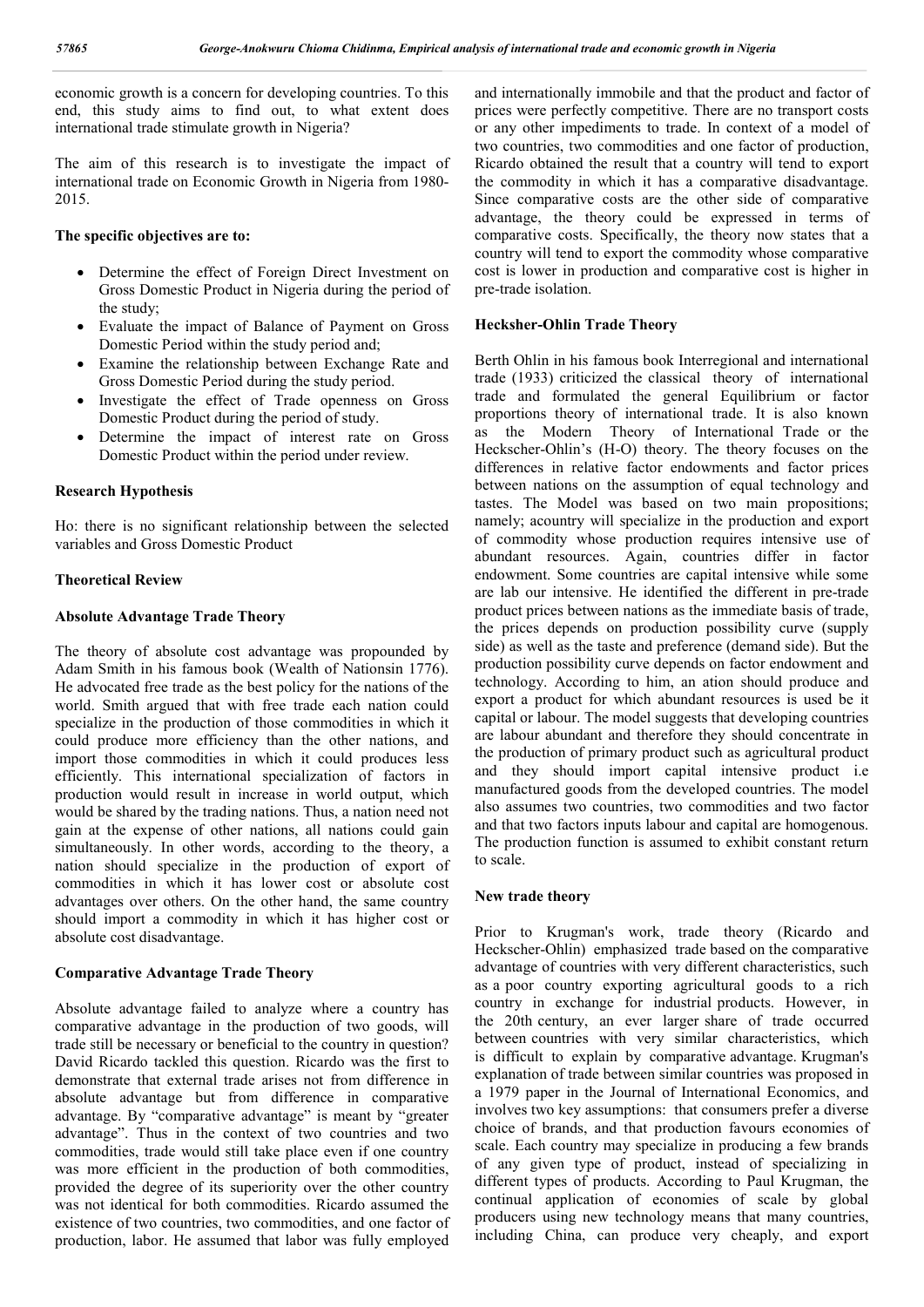surpluses. This, along with an insatiable demand for choice and variety, means that countries typically produce a variety of products for the global market, rather than specialise in a narrow range of products, rendering the traditional theory of comparative advantage almost obsolete.

# **Gravity Theory**

Modern approaches to explaining trade patterns and trade flows tend to use gravity theory - which explains trade in terms of the positive attractiveness between two national economies based on economic size (in a similar fashion as planets attracting each other based on their mass) - and the 'economic distance' between two economies. Economic size attracts countries to trade, and economic distance makes trade harder. Economic distance is increased by barriers to trade, and cultural, political and linguistic differences. One advantage of gravity theory is that it can help economists predict the likely effect of changes in government policy on trade patterns, including decisions regarding joining (or leaving) trading blocs.

believes that to raise an economy long term trend rate of growth requires an increase in labour supply and also a higher level of productivity of labour and capital. Differences in the rate of technological change between countries are said to explain much of the variation in growth rates. The neoclassical models treats productivity improvements as an exogenous variable which means that productivity improvements are assumed to be independent of the amount of capital investment.

# **Endogenous Growth Theory**

To them, they believe that improvements in productivity can be attributed directly to a faster pace of innovation and extra investment in human capital. They stress the need for government and private sector institutions to encourage innovation and provide incentives for individual and business to be inventive. There is also central role of the accumulation of knowledge as a determinant of growth i.e knowledge industries such as telecommunication, electronics, software or

|             |                  | Critical Value |           |           | ADF Test $@$ 1 <sup>ST</sup> Diff | Critical Value |           |           | Order of Integration |
|-------------|------------------|----------------|-----------|-----------|-----------------------------------|----------------|-----------|-----------|----------------------|
| Variable    | ADF Test @ Level | $1\%$          | 5%        | 10%       |                                   | $1\%$          | 5%        | 10%       |                      |
| <b>GDP</b>  | $-1.464364$      | $-3.6702$      | $-2.9640$ | $-2.6210$ | $-3.368497*$                      | $-3.6892$      | $-2.9719$ | $-2.2651$ | 1(1)                 |
| <b>EXCH</b> | $-0.059854$      | $-3.6702$      | $-2.9640$ | $-2.6210$ | $-5.62529**$                      | $-3.6793$      | $-2.9678$ | $-2.6230$ | 1(1)                 |
| <b>BOP</b>  | $-5.97522**$     | $-3.6892$      | $-2.9719$ | $-2.6251$ | $-7.02389**$                      | $-3.6892$      | $-2.9719$ | $-2.2651$ | 1(1)                 |
| <b>INTR</b> | $-3.150357*$     | $-3.6702$      | $-2.9640$ | $-2.6210$ | $-5.79097$                        | $-3.6892$      | $-2.9719$ | $-2.2651$ | 1(1)                 |
| <b>OPN</b>  | $-3.30309$       | $-3.6702$      | $-2.9640$ | $-2.6210$ | $-5.56769**$                      | $-3.6892$      | $-2.9719$ | $-2.2651$ | 1(1)                 |
| <b>FDI</b>  | $-0.682741$      | $-3.6702$      | $-2.9640$ | $-2.6210$ | -5.421791                         | $-3.6892$      | $-2.9719$ | $-2.2651$ | 1(1)                 |

Source; Author's Computation and extracts from E-views print out

| Variable    | PP Test @ Level | Critical Value |           |           | PP Test $@$ 1 <sup>ST</sup> Diff | Critical Value |           |           | Order of Integration |
|-------------|-----------------|----------------|-----------|-----------|----------------------------------|----------------|-----------|-----------|----------------------|
|             |                 | $1\%$          | 5%        | 10%       |                                  | $1\%$          | 5%        | 10%       |                      |
| <b>GDP</b>  | $-1.695153$     | $-3.6702$      | $-2.9640$ | $-2.6210$ | $-5.88164**$                     | $-3.6892$      | $-2.9719$ | $-2.2651$ | 1(1)                 |
| <b>EXCH</b> | $-0.059854$     | $-3.6702$      | $-2.9640$ | $-2.6210$ | $-5.62529**$                     | $-3.6793$      | $-2.9678$ | $-2.6230$ | 1(1)                 |
| <b>BOP</b>  | $-5.73220**$    | $-3.6892$      | $-2.9719$ | $-2.6251$ | $-17.3359**$                     | $-3.6892$      | $-2.9719$ | $-2.2651$ | 1(1)                 |
| <b>INTR</b> | $-3.083724*$    | $-3.6702$      | $-2.9640$ | $-2.6210$ | $-9.30739**$                     | $-3.6892$      | $-2.9719$ | $-2.2651$ | 1(1)                 |
| <b>OPN</b>  | $-0.362976$     | $-3.6702$      | $-2.9640$ | $-2.6210$ | $-4.92078**$                     | $-3.6892$      | $-2.9719$ | $-2.2651$ | 1(1)                 |
| <b>FDI</b>  | $-0.682741$     | $-3.6702$      | $-2.9640$ | $-2.6210$ | $-5.42112**$                     | $-3.6892$      | $-2.9719$ | $-2.2651$ | 1(1)                 |

Source; Author's Computation and extracts from E-views print out

# **Johansen Co-integration Test Result**

| Eigen value $K=5$ , r-3 | <b>Trace Statistics</b> | 5% critical value | Prob. $**$ | Hypothesis of $CE(s)$ |
|-------------------------|-------------------------|-------------------|------------|-----------------------|
| 0.967597                | 227.8043                | 95.75366          | 0.0000     | None <sup>*</sup>     |
| 0.852076                | 114.6312                | 69.81889          | 0.0000     | Atmost $1$ $*$        |
| 0.504991                | 51.56631                | 47.85613          | 0.0215     | Atmost 2 <sup>*</sup> |
| 0.362724                | 28.36139                | 29.79707          | 0.0725     | Atmost 3              |
| 0.247466                | 13.49316                | 15.49471          | 0.0979     | Atmost 4              |
| 0.117128                | 4.110970                | 3.841466          | 0.0426     | Atmost 5 *            |

Note:  $r$  = number of cointegrating vectors and  $k$  = number of lags in model. \* rejection of the H0 Source: Author's Computed Result Using (E-Views 9.0)

#### **Theories of Economic Growth**

#### **Neo-Classical Growth**

This was first propounded by Robert Solow over 40 years ago. The model believes that a sustained increase in capital investments increased the growth rate only temporarily, because the ratio of capital to labourgoes up. The marginal product of additional units is assumed to decline and thus an economy eventually moves back to a long term growth-path with the real GDP growing at the same rate as the growth of the workforce plus factor to reflect improving productivity. Neo-classical economists who subscribe to the Solow model

biotechnology are becoming increasingly important in developed countries. The proponent of endogenous growth theory believes that there are positive externalities to be exploited from the development of a high value added knowledge economy which is able to developed and maintain a competitive advantage in fact growth within the global economy. They are of the opinion that the rate of technological progress should not be taken as a constant in a growth modelgovernment policies can permanently raise a country growth rate if they lead to move intense competition in markets and help to stimulate product and process innovation. That they are increasing returns to scale from new capital investment and also private sector investment is a key source of technical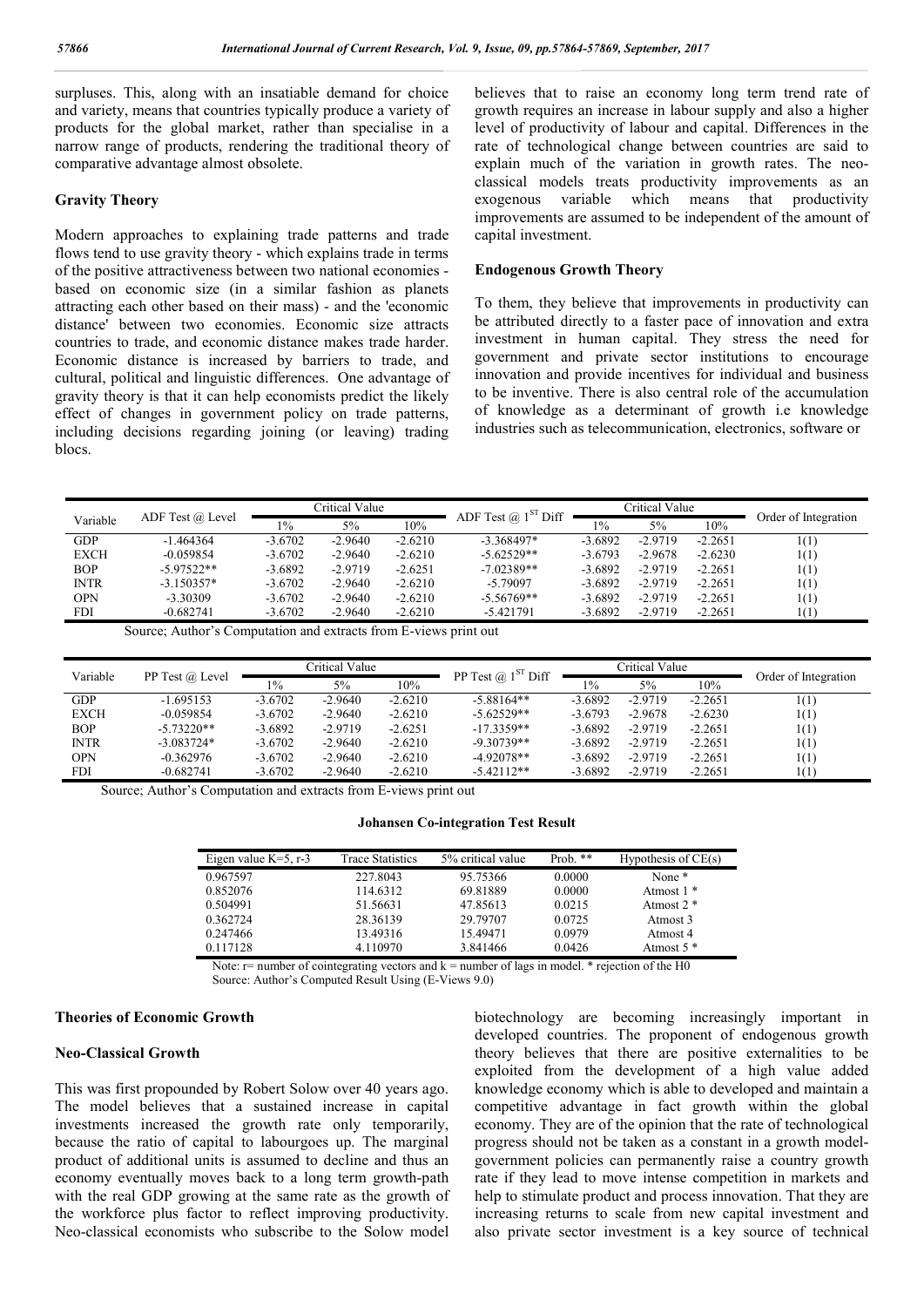progress and that investment in human capital is an essential ingredient of long term growth.

# **Harrod – Domar Growth Model**

Harrod-Domar opined that economic growth is achieved when more investment leads to more growth. They theory is based on linear production function with output given by capital stock (K) tines a constant. Investment according to the theory generates income and also augments the productive capacity of the economy by increasing the capital stock. In as much as there is net investment, real income and output continue to expend. And, for full employment equilibrium level of income and output to be maintained, both real income and output should expand at the same rate with the productive capacity of the capital stock. The theory maintained that for the economy to maintain a full employment, in the long run, net investment must increase continuously as well as growth in the real income at a rate sufficient enough to maintain full capacity use of a growing stock of capital. This implies that a net addition to the capital stock in the form of new investment will go along way to increase the flow of national income. From the theory, the national savings ratio is assumed to be a fixed proportions of national output and that total investment is determined by the level of total savings i.e  $S = SY$  which must be equal to net investment I. The net investment which is  $I = \Delta K = K \Delta Y$ because K has a direct relationship to total national income. And, therefore  $SY = K\Delta Y$  which simply means  $\Delta Y/Y$  is growth rate of GDP that is determined by the net national savings ratio, s and the national capital output, K in the absence of government, the growth rate of national income will be positively related to the saving ratio i.e the more an economy is able to save and invest out of a given GDP, the greater the growth of GDP and which will be inversely related to capital output ratio.

# **Empirical Review**

Love and Chandra (2004) investigated the relationship between exports and economic growth over the periods 1950 to 1998, 1970 to 2000 and 1965 to 1997 for India, Pakistan and Sri Lanka respectively. They use Johansen's multivariate cointegration framework for testing the causality. Their findings conclude that export growth effects economic growth positively in the case of India and Pakistan, and that; there is bidirectional causality between exports and growth in the case of India. However, there is no evidence of causality in the case of Sri Lanka, since the terms-of-trade coefficient has a negative sign, indicating that any increase in exports and income will affect the terms-of-trade negatively. Yang (2008) examined the relationship between exports and economic growth over the period 1958 to 2004 based on 44 countries. The results from most of the countries used in the study gave credence to the export-led growth hypothesis, while a few of them proved otherwise. The author also observed that, due to the problem of data availability in the developing countries, the real exchange rate can serve as a good tool for distinguishing between situations of exports-driving growth and growthdriving exports' situations. Arodoye and Iyoha (2014) econometrically assessed the relationship between foreign trade and economic growth in Nigeria by employing quarterly time-series data-sets for the period 1981 to 2010. A vector autoregressive model was used, in order, to account for feedbacks. The result of the study confirms a stable, long-run connection between foreign trade and economic growth. The

result also confirms that the principal sources of Nigeria's economic growth variation are largely propelled by foreign trade innovations and "own shocks". The study, therefore, considers the adoption of trade as a potent policy instrument for catalyzing the process of economic growth in Nigeria. The technical procedures used by the authors of this study are highly penetrating, and therefore, commendable. Oviemuno (2007), looks at international trade as an engine of growth in developing countries taking Nigeria (1960-2003) as case study, heuses four important variables which are export/import, inflation and exchange rate. The results shows that Nigeria exports value does not act as an engine of growth in Nigeria.

Adenugba and Dipo (2013) evaluated the performance of nonoil exports in the economic growth of Nigeria from 1981 to 2010. Findings revealed that non-oil exports have performed below expectations; hence, giving reason to doubt the efficacy of the export promotion strategies that have been adopted. They pointed out that the economy is still far from diversifying from crude oil exports and as such the crude oil sub-sector continues to be the single most important sector of the economy. Edoumiekumo and Opukri (2013) examined the contributions of international trade (proxy with export and import values) to economic growth in Nigeria measured by real gross domestic product (RGDP). Time-series data obtained for a period of 27years was analyzed using Augmented Dickey-Fuller (ADF) test, Ordinary Least Square (OLS) statistical technique, Johansen co-integration test and Granger Causality test. The results showed that positive relationship exists between the variables and there is cointegration among the variables. The Granger Causality test realized a uni-directional relationship showing that RGDP Granger cause export and import Granger cause RGDP and export. Evidence from empirical studies from other countries also reviewed. Li, Chen (2010) conducted a research on the relationship between foreign trade and the GDP growth of East China for a period 1981-2008. Adopting the unit root test, cointegration analysis and error correction model, they found out that foreign trade is the long-term and short-term reason of GDP growth, but no evidence proved that there exists longterm stationary causality between import trade and GDP. Sun and Heshmati (2010) evaluated the effects of international trade on China's economic growth through examining improvement in productivity. Both econometric and nonparametric approaches were applied based on a 6-year balanced panel data of 31 provinces of China from 2002-2007. The study demonstrated that increasing participation in the global trade helped China reap the static and dynamic benefits, stimulating rapid national economic growth. Also, it revealed that both international trade volume and trade structure towards high-tech exports resulted in positive effects on China's regional productivity.

# **MATERIALS AND METHODS**

Co-integration and error correction modeling technique was adopted to establish the long-run relationship between Economic Growth and International Trade in Nigeria.

The model is specified as follows:

GDP=  $\beta_0$ +  $\beta_1$ BOP+  $\beta_2$ FDI+  $\beta_3$ EXCH+  $\beta_4$ OPN  $\beta_5$ INT <sub>+</sub> $\mu$ Where;

GDP = Gross Domestic Product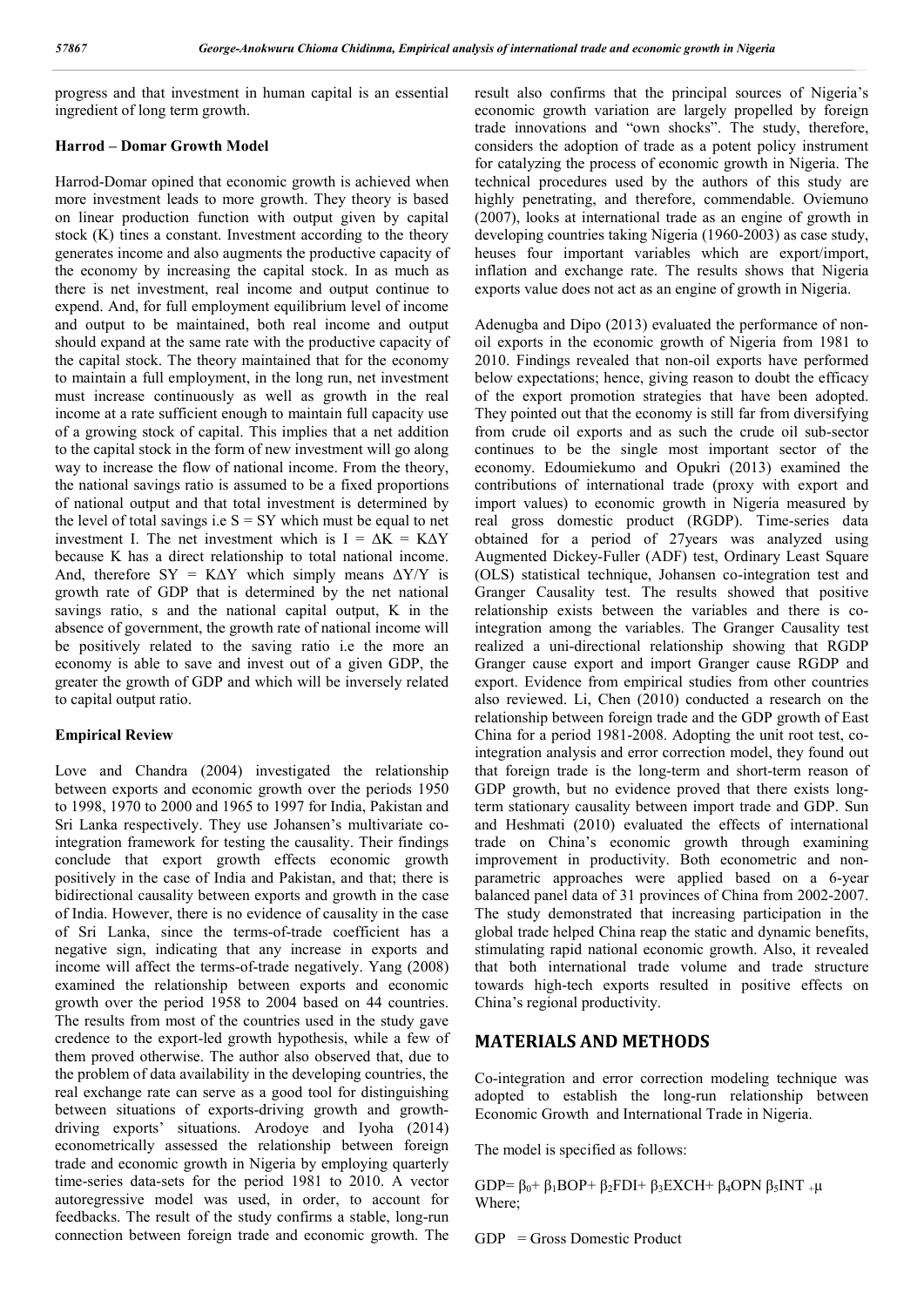|           | $BOP = Balance of Payments$          |
|-----------|--------------------------------------|
|           | $FDI = Foreign Direct Investment$    |
|           | $EXCH = Exchange$ Rates              |
|           | $OPN = Trade Opennes$                |
|           | $INT = Interest Rate$                |
| $\beta_0$ | $=$ Intercept of the regression line |
| $\mu$     | $=$ Error term.                      |
|           |                                      |

Apriori expectation:

 $β<sub>1</sub> > 0, β<sub>2</sub> > 0, β<sub>3</sub> < 0, β<sub>4</sub> > 0, β<sub>5</sub> < 0$ 

# **Data Analysis and Interpretation**

# **Test of Stationarity**

Macroeconomic data usually exhibit stochastic trend that can be removed through only differencing. We employed two approaches to test for the presence of unit roots in the variables - the Augmented Dickey Fuller (ADF) and Phillip-Perron- Z test (PP). Running ADF and PP Tests for the variables show that all the variables were found to be stationary at order 1. The variables were said to be stationary because each of their respective ADF and PP values at first difference were found to be greater than their critical values at 5% and 10%. The result for the stationary tests therefore calls for long-term relationship.

The result showed that the error correction term ECM(-1) is correctly specified. It satisfies a-priori expectations. The negative sign confirms our earlier conclusion that Gross domestic Product and the variables of international trade are cointegrated. The coefficient of the parameter of the error correction mechanism is (-1.105105) and statistically significant at I percent level. This shows that about 1.105 percent disequilibria in Gross Domestic Product in the previous year were corrected in the current year. This follows that the ECM could rightly correct any deviations from short run to long-run equilibrium relationship between the dependent and the explanatory variables. The Findings above showed that the coefficient of balance of payments (BOP) is positively signed but not statistically significant. This is an indication that the Balance of Payments have not been unfavourable over the years which means that the country's imports continuously exceed exports. Favourable BOP is expected to boost GDP. The coefficient of exchange rate is positively related to Gross Domestic Product (GDP), but not statistically significant at 5 percent level. The result also indicates that exchange rate has been unstable over the years. The coefficient of Interest rate (INTR) showed a positive relationship with GDP. This implies that a percentage increase in interest rate will increase the Gross Domestic Product in Nigeria by 0.185539% during the period of the study. The coefficient of degree of openness appears to be positively related to gross domestic product. The implication is that a percentage increase in degree of openness

# **Error Correction Mechanism Result for the Estimated Model**

| Variables             | Coefficient      | <b>T-Statistics</b> | Probability      |
|-----------------------|------------------|---------------------|------------------|
| C                     | $-1035963$       | $-2.021849$         | 0.0778           |
| $D(GDP(-1))$          | 1.029034         | 15.83781            | 0.0000           |
| $D(GDP(-2))$          | 0.323510         | 4.671962            | 0.0016           |
| $D(GDP(-3))$          | 0.535161         | 9.728956            | 0.0000           |
| $D( BOP(-1))$         | 0.667095         | $-0.118076$         | 0.9089           |
| $D(EXCH(-1))$         | 0.244983         | $-1.087291$         | 0.3086           |
| $D(\text{INTER}(-1))$ | 0.185539         | $-2.467739$         | 0.0388           |
| $D(OPN(-1))$          | 0.874664         | 12.53129            | 0.0000           |
| $D(FDI(-1))$          | $-0.769402$      | $-5.513869$         | 0.0006           |
| $ECM(-1)$             | $-1.105105$      | $-13.78451$         | 0.0000           |
| $R^2$ = 0.989673      | DW-Stat= 1.98214 | $F-Stat = 34.84727$ | $F-Prob=0.00001$ |

Source: Author's Computed Result Using (E- view 9.0)

# **Co integration Test Results**

From the Johansen co-integration trace statistics test results reported above, there are three co-integrating equations at 5% level of significance. This is because three of the Trace Statistics values were found to be greater than the critical values at 5%. This therefore indicates that there exists a longrun equilibrium relationship among variables, thus the null hypothesis of no co-integration was rejected. The Error correction result above shows that the dynamic model is a good fit. The coefficient of determination is significantly high. The explanatory variables included in the model explained 98.9% change in GDP. The  $R^2$  value of the 0.989673 indicated that the variation in Gross Domestic Product (GDP) explained by balance of payments, exchange rates, interest rates, degree of openness and foreign direct investment is 99%. This therefore means that the explanatory power of the model estimated is 99%. The good fit is further showed by the high value of the f-statistics of 3.4847. The Durbin Watson (DW) value of 1.98214 suggests a lesser degree of autocorrelation. This shows that the model is good for policy formulation and implementation.

contributed positively to 0.874664 percent increase in gross domestic product in Nigeria during the period of study. The coefficient of foreign direct investment is negatively signed. The implication of this result is that foreign direct investment contributed negatively to 0.769402 percent decrease in gross domestic product. This is an indication that the level of foreign direct investment in Nigeria is not optimal.

# **Conclusion**

Though the Nigeria GDP keeps increasing every year, the effect of international trade has not allowed the GDP to grow maximally. From the results obtained, Foreign Direct Investment, Balance of Payments, Exchange Rate, Trade Openness and Interest Rate which are the variables of international trade adopted in this study did not all appear as expected. This explains why the international trade has not contributed optimally to the growth of the economy. From the results obtained, international trade plays a role in economic growth of Nigeria but, amongst the variables which was adopted as proxies to international trade, only Trade Openness appears positive and significant, Balance of Payments and Exchange Rate remains insignificant, while Interest Rate and